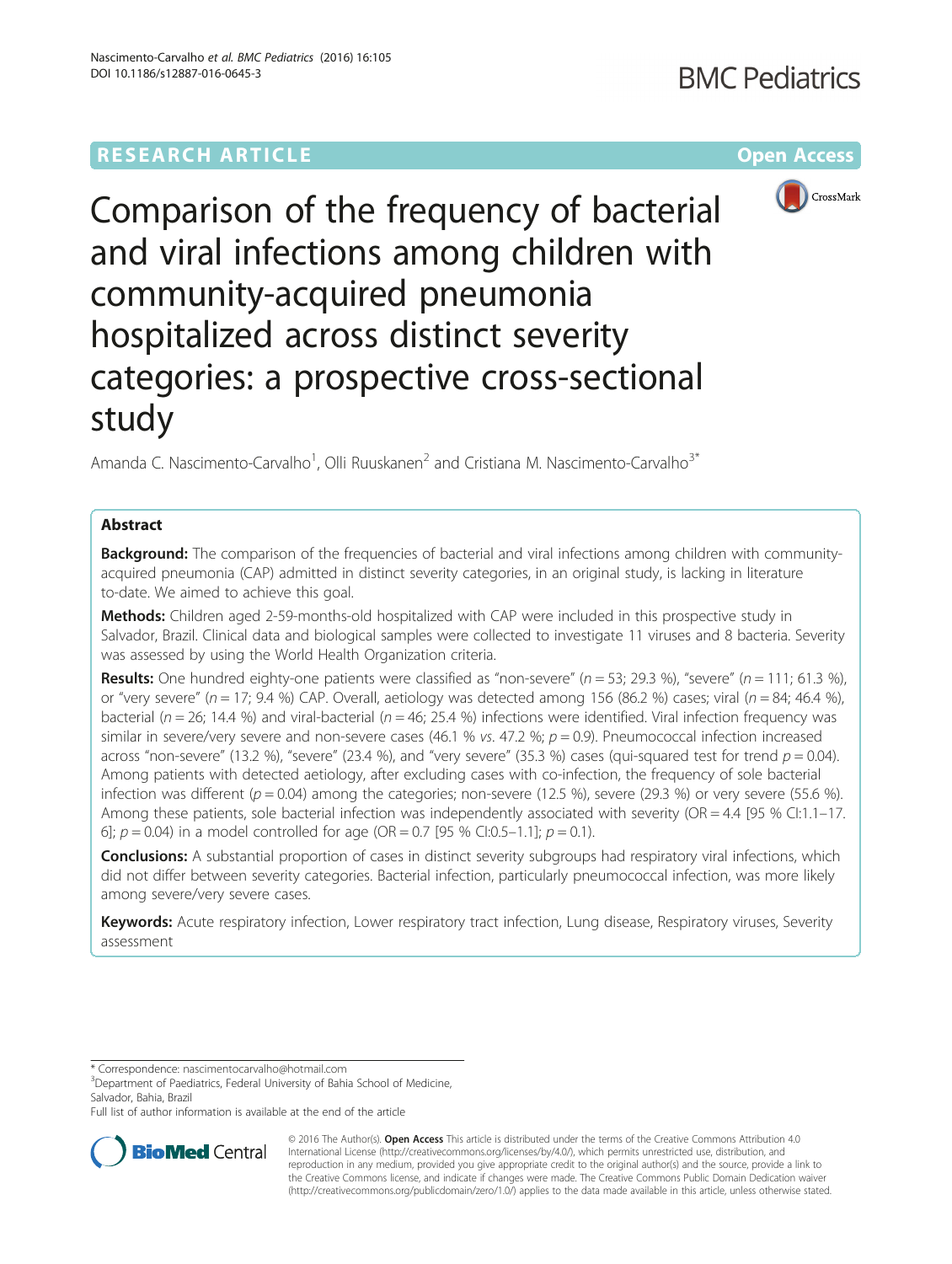## Background

Community-acquired pneumonia (CAP) continues to be a major cause of death among children aged under-5 years worldwide and almost all of these deaths occur in developing countries [\[1](#page-8-0)]. In the 1980s, it was established that most children dying from CAP in these regions had bacterial infection. Such assumption was based on the results of bacterial culture of lung aspirates from cases in these developing countries, as well as of lung aspiration studies and post-mortem studies from cases in developed countries in the pre-antimicrobial era [[2,](#page-8-0) [3](#page-9-0)]. During the last decade, a wide range of studies have been conducted across different continents with the purpose of investigating the aetiology of childhood CAP [\[4](#page-9-0)]. Of note, while in the former set of studies only conventional bacteriological methods were employed, new molecular tests have been used in recent investigations, which consequently increased the yield of microbiological results [\[5](#page-9-0), [6\]](#page-9-0). In this latter group, children with different categories of severity have been included, either with non-severe, severe, or very severe disease [\[4](#page-9-0)]. However, the comparison of the frequencies of different aetiologies among children with CAP in distinct severity categories in an original study is lacking in literature to-date.

In this context, we assessed whether there was difference in the frequency of bacterial and viral infections among children with CAP in distinct severity subgroups.

### Methods

This was a prospective cross-sectional study conducted at the Federal University of Bahia Hospital, in Salvador, North-eastern Brazil, where community-dwelling children from the low income population were first seen at the hospital's Emergency Room. This is a public service. Data were prospectively collected from September 2003 to May 2005. CAP diagnosis was based on the report of respiratory complaints and fever or difficulty breathing plus the detection of pulmonary infiltrate or pleural effusion on the chest radiograph taken at the initial evaluation and read by the paediatrician on duty. For the purpose of this analysis, only children with tachypnoea or chest indrawing were included. Every child under-5 years-old hospitalized due to CAP diagnosis at the Emergency Room, based on the aforementioned criteria, was enrolled. Those with chronic lung disease except asthma, underlying comorbidities (cancer, organ dysfunction like cardiac, hepatic, respiratory or renal insufficiency), any other concurrent infections (for example, measles, chickenpox, tuberculosis, whooping cough, otitis, gastroenteritis, pyodermitis, meningitis), suspected or diagnosed immunodeficiency (including children born to an HIV-infected mother), or transferred from other health-care units were excluded. The applied exclusion criteria assured that only previously healthy children were enrolled and the clinical characteristics were exclusively attributable to the current CAP episode.

Upon hospital admission, demographic and clinical data and biological samples were collected by the research team, after receiving written informed consent by parents or legal guardians. Detailed interviews regarding the current illness, general medical history and thorough physical examinations were performed to complete a standardized questionnaire and assure eligibility. Data on clinical evolution and outcome were not collected because treatment may influence them. Therefore, the focus of this investigation was the severity presented by patients upon admission to hospital. Nasopharyngeal aspirates (NPA) collected through the nostrils were stored (−70 °C) until virologic tests were performed. Blood was collected for blood culture (BACTEC automatic system), buffy-coat (-70 °C) and serum (−20 °C) storage. Followup visits occurred between 2 and 4 weeks after enrolment when blood was also collected for serum storage (−20 °C). This procedure allowed the comparison of specific IgG titres as an investigational tool to detect several aetiologies. Everyone in the study had to have both NPA and paired serum samples collected to assure the same opportunity for investigation of all pathogens included in the panel.

Nineteen aetiological agents were investigated: 11 viruses and 8 bacteria. Streptococcus pneumoniae, Haemophilus influenzae, and Moraxella catarrhalis infections were investigated by blood culture and by searching for specific IgG increase tested by an in-house enzyme immune assay (ELISA) in paired serum samples. For pneumococcal infections, IgG antibodies to pneumococcal pneumolysin and pneumococcal C-polysaccharide were used; a  $\geq$ 2-fold or  $\geq$ 3-fold increase, respectively, in antibody titres, between paired serum samples, was considered diagnostic [\[7](#page-9-0)].

For H. influenzae and M. catarrhalis infections, Ig (polyvalent) antibodies against whole bacterial cell antigens were measured and a ≥3-fold antibody increase between paired serum samples was considered diagnostic [\[7\]](#page-9-0). Pneumococcal infection was also sought by pneumolysin-polymerase chain reaction (PCR) performed in acute buffy-coat for the detection of pneumo-coccal DNA [\[8](#page-9-0)]. Staphylococcus aureus infection was investigated by blood culture. Mycoplasma pneumoniae infection was investigated by testing for specific IgM by using a commercial ELISA kit (Platelia, Bio-Rad, Marnes La Coquette, France) [[9\]](#page-9-0). Chlamydia trachomatis IgG antibodies were measured by a commercial, solid-phase ELISA (Ani Labsystems Ltd., Vantaa, Finland). The laboratory diagnosis was based on signal to cut-off (S/CO) values, which were  $\geq$ 1.4 S/CO [\[10](#page-9-0)]. An in-house microimmunofluorescence (MIF) test was used to measure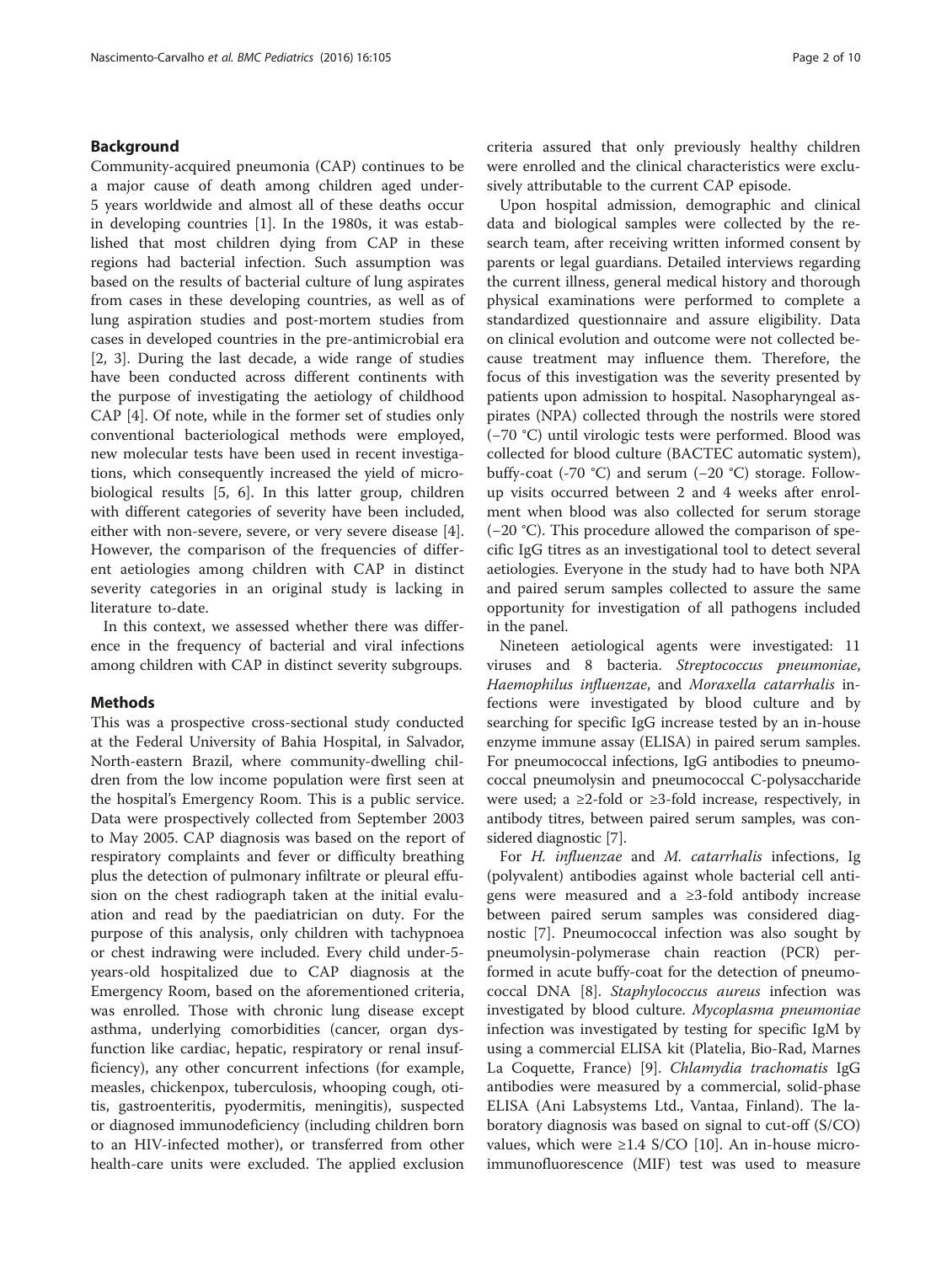<span id="page-2-0"></span>IgG, IgA and IgM antibodies to Chlamydophila pneumoniae and Simkania negevensis, using purified, formalized elementary bodies of strains Kajaani 6 in C. pneumoniae and ATCC strain Z (ATCC, Catalog no. VR-1471) in S. negevensis tests. The diagnosis was based on a ≥4-fold increase in IgG or IgA antibodies between the paired serum samples or on the presence of IgM antibodies (a titre of  $\geq$ 10) [[11](#page-9-0)]. Rhinovirus, enterovirus, and human metapneumovirus were investigated by reverse transcriptase PCR in NPA. Parainfluenza virus 1, 2, 3, respiratory syncytial virus (RSV), influenza virus A and B, and adenovirus were investigated by viral antigen identification in the NPA by time-resolved fluoroimmunoassay with monoclonal antibodies; additionally, virus-specific serum antibody titres were determined in paired serum samples using an ELISA with an antigen-coated solid phase and horseradish peroxidase conjugated rabbit anti-human IgG; a ≥3-fold antibody titres increase was considered diagnostic [\[12](#page-9-0)]. Human bocavirus was

investigated by quantitative PCR of NPA and serum, IgG increase determination in paired serum samples and searching for IgM and IgG avidity by ELISA [\[13](#page-9-0)]. Frequencies of these aetiological agents analysed by age distribution have been published [\[14](#page-9-0)–[17\]](#page-9-0).

The patients were grouped into three distinct severity subgroups according to the World Health Organization (WHO) severity criteria for children aged 2 months and above available in the 2000 decade; patients with "nonsevere" CAP had tachypnoea neither with chest indrawing nor with any danger signs, patients with "severe" CAP had chest indrawing or supraclavicular recession without any danger signs, and patients with "very severe" CAP presented any danger signs, which were inability to drink, convulsions, lethargy, stridor in a calm child, or central cyanosis [[18](#page-9-0)]. Tachypnoea was defined as respiratory rate ≥50 breaths/min in children aged 2–11 months and respiratory rate ≥40 breaths/min in children aged 12–59 months [[18\]](#page-9-0). Therefore, children aged under-



according to severity upon admission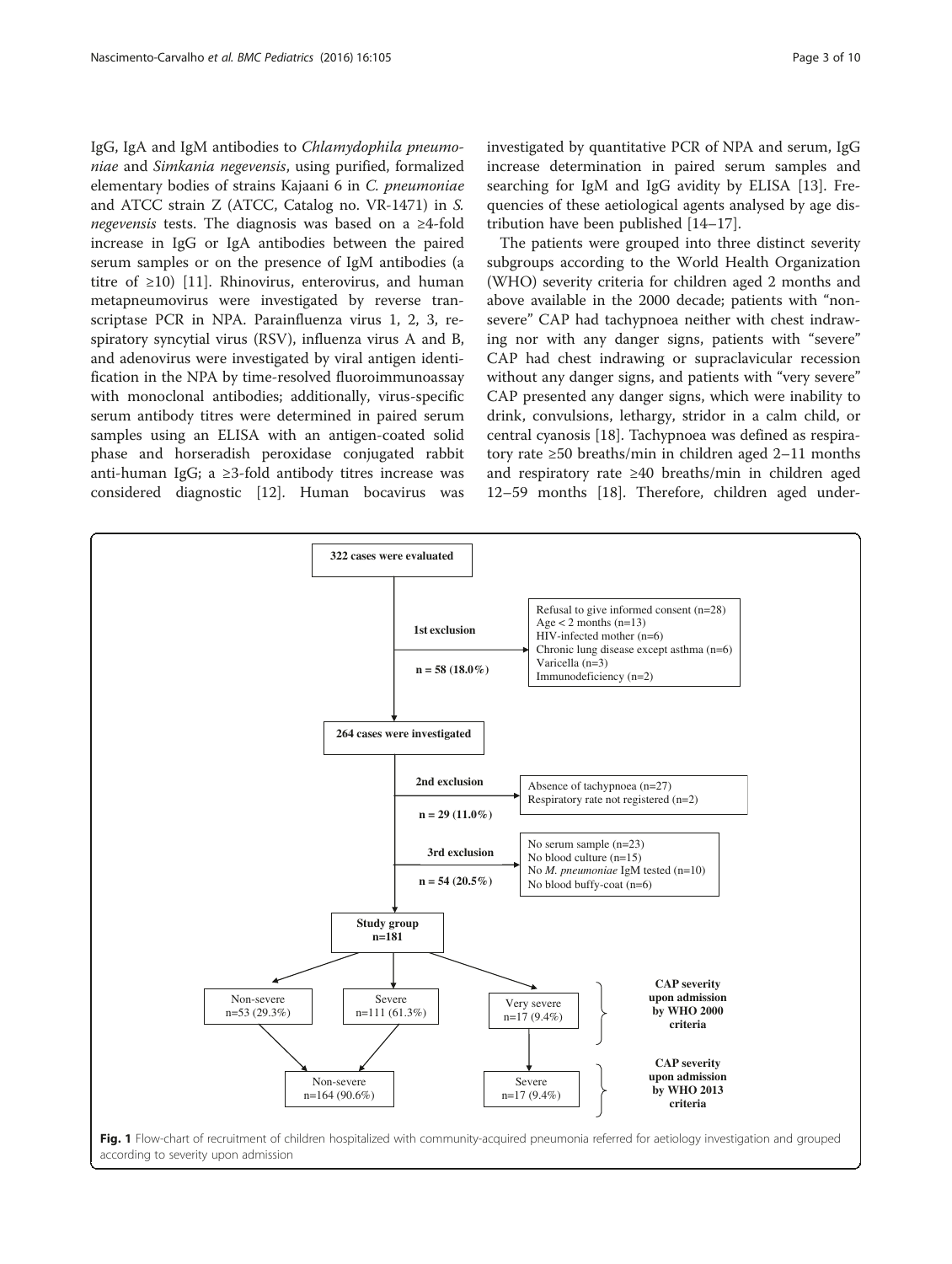<span id="page-3-0"></span>2 months, or without tachypnoea, or with missing respiratory rate, or missing danger signs were excluded. Severity classification was performed by a researcher blinded to the aetiological tests' results, who had previously received training regarding the WHO severity criteria. Additionally, the patients were further grouped into two distinct severity subgroups according to the current WHO severity criteria published in 2013 [\[19](#page-9-0)]. According to these latter criteria, children with ¨non-severe¨ pneumonia have tachypnoea or chest wall indrawing, and children with ¨severe¨ pneumonia have central cyanosis, stridor in a calm child, inability to drink, lethargy, or convulsions, besides having tachypnoea or chest wall indrawing. That is, the subgroups "non-severe" and "severe" in the former criteria were grouped into the subgroup "non-severe" in the latter criteria; the subgroup labelled "very severe" in the former criteria was re-named "severe" in the latter criteria. Invasive disease was defined as positive blood culture (bacteraemia) or positive blood pneumococcal PCR.

For the purpose of analysis, the cases were classified as viral infection when only viral infection was detected, bacterial infection when bacterial infection was diagnosed irrespective of also viral infection having been detected; this last subgroup was split into two others: typical bacterial infection if infection by S. pneumoniae, H. influenzae, M. catarrhalis or S. aureus was found irrespective of other agents; atypical bacterial infection if infection by M. pneumoniae, C. trachomatis, C. pneumoniae or S. negevensis was detected irrespective of viral infection.

Continuous variables showed non-parametric distribution and were presented as median [interquartile range (IQR)]. Categorical variables were compared using chisquare or Fisher's exact test, as appropriate. A trend analysis for bacterial, typical bacterial, and pneumococcal

| Table 1 Demographic and clinical characteristics of children |  |
|--------------------------------------------------------------|--|
| with non-severe, severe or very severe community-acquired    |  |
| pneumonia                                                    |  |

| Characteristics                          | Severity by the World Health Organization<br>2000 criteria |                       |                           |
|------------------------------------------|------------------------------------------------------------|-----------------------|---------------------------|
|                                          | Non-severe<br>$(n=53)$                                     | Severe<br>$(n = 111)$ | Very severe<br>$(n = 17)$ |
| Age (months) <sup>a, b</sup>             | $23(13-35)$                                                | $16(9-26)$            | $18(13 - 26)$             |
| Length of disease (days) <sup>a, c</sup> | $7(5-13)$                                                  | $7(4-11)$             | $8(4-11)$                 |
| Tachypnoea <sup>d</sup>                  | 53 (100.0)                                                 | 97 (87.4)             | 15 (88.2)                 |
| Chest indrawing <sup>d</sup>             | 0                                                          | 109 (98.2)            | 7(41.2)                   |
| Supraclavicular recession <sup>d</sup>   | $\Omega$                                                   | 4(3.6)                | 0                         |
| Inability to drink <sup>d</sup>          | Ω                                                          | 0                     | 17 (100.0)                |

<sup>a</sup>Median (interquartile range)

<sup>b</sup>Children with non-severe community-acquired pneumonia versus those with severe ( $p = 0.03$ ) or versus those with severe and very severe CAP ( $p = 0.04$ ) No significant difference was found

d Results in n (%)

|           | <b>Table 2</b> Overall frequency of aetiological agents detected |
|-----------|------------------------------------------------------------------|
|           | among 181 children hospitalized with community-acquired          |
| pneumonia |                                                                  |

| Aetiological agents                            | Frequency |
|------------------------------------------------|-----------|
| S. pneumoniae                                  | 39 (21.5) |
| positive blood culture                         | 8(4.4)    |
| positive blood PCR                             | 7(3.9)    |
| invasive infection <sup>a</sup>                | 13(7.2)   |
| increased paired IgG titres only               | 26 (14.4) |
| H. influenzae                                  | 13(7.2)   |
| M. pneumoniae                                  | 11(6.1)   |
| C. trachomatis                                 | 9(5.0)    |
| M. catarrhalis                                 | 4(2.2)    |
| S. negevensisb                                 | 3(1.7)    |
| Rhinovirus                                     | 39 (21.5) |
| <b>RSV</b>                                     | 36 (19.9) |
| antigen in NPA and increased paired IgG titres | 17(9.4)   |
| antigen in NPA                                 | 11(6.1)   |
| increased paired IgG titres                    | 8(4.4)    |
| Parainfluenza 1, 2, 3                          | 35 (19.3) |
| antigen in NPA and increased paired IgG titres | 11(6.0)   |
| antigen in NPA                                 | 2(1.1)    |
| increased paired IgG titres                    | 22 (12.2) |
| Influenza A, B                                 | 15(8.3)   |
| antigen in NPA and increased paired IgG titres | 3(1.65)   |
| antigen in NPA                                 | 3(1.65)   |
| increased paired IgG titres                    | 9(5.0)    |
| Human bocavirus                                | 17(9.4)   |
| low IgG avidity (<15)                          | 17(9.4)   |
| positive IgM                                   | 16(8.8)   |
| $qPCR$ in NPA $>10E + 4/ml$                    | 15(8.3)   |
| positive qPCR in serum                         | 4(2.2)    |
| IgG seroconversion                             | 3(1.65)   |
| increased paired IgG titres                    | 2(1.1)    |
| Adenovirus                                     | 10(5.5)   |
| antigen in NPA and increased paired IgG titres | 3(1.65)   |
| antigen in NPA                                 | 1(0.55)   |
| increased paired IgG titres                    | 6(3.3)    |
| Enterovirus                                    | 10(5.5)   |
| Human metapneumovirus                          | 8(4.4)    |

Results in n (%)

RSV respiratory syncytial virus

NPA nasopharyngeal aspirate

 $q$ PCR quantitative polymerase chain reaction

<sup>a</sup>Invasive disease was defined as positive blood culture (bacteraemia) and/or positive blood PCR for pneumococcus

<sup>b</sup>All three cases had IgM against S. negevensis detected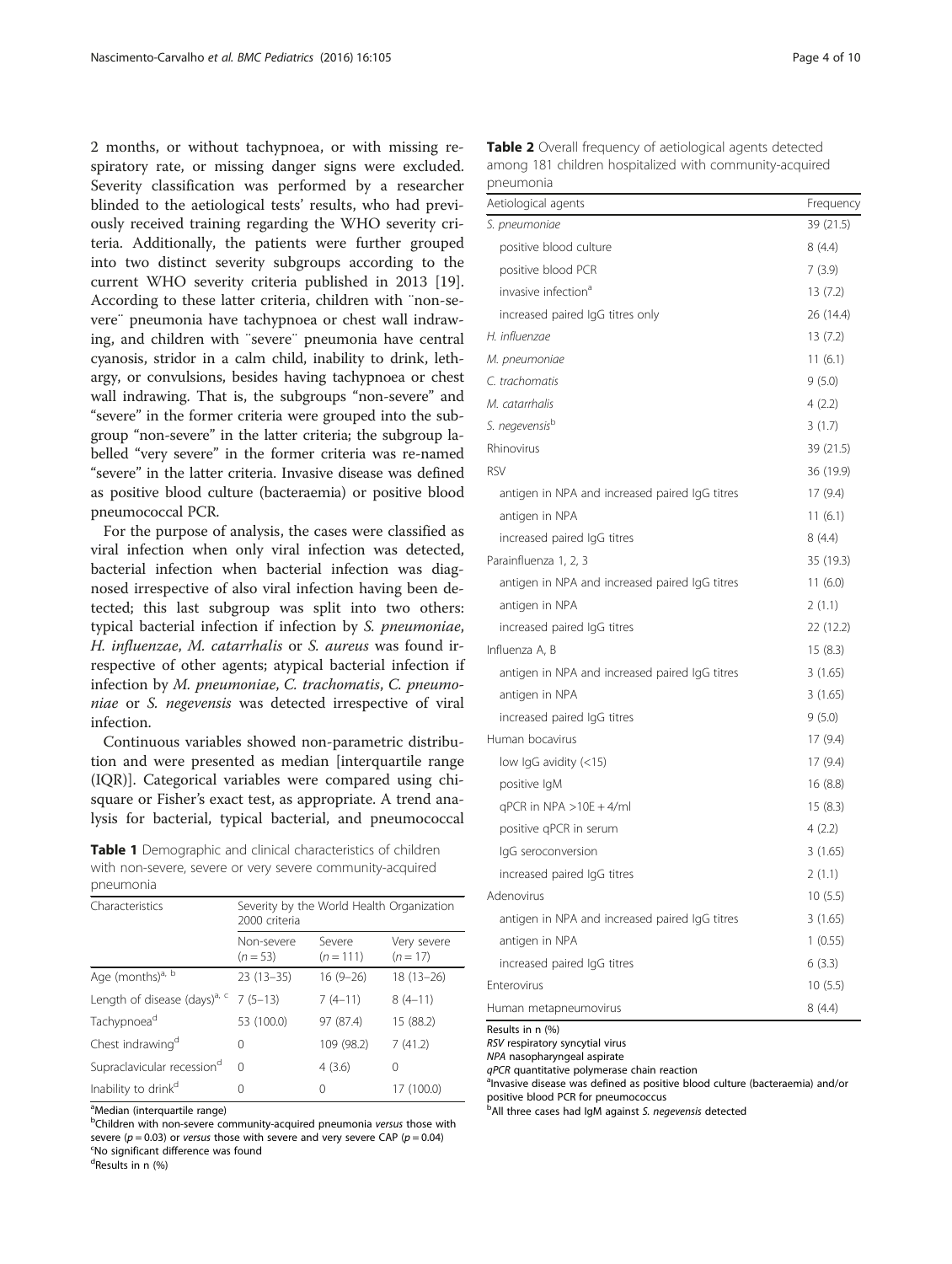<span id="page-4-0"></span>infection across 3 different severity categories was performed using qui-squared test for trend. Continuous variables were assessed using Mann–Whitney U. Analysis was stratified by age. Multivariable logistic regression analysis by enter method assessed the potential impact of bacterial infection (predictor variable) on clinical severity upon admission (outcome variable) in an age adjusted model. Statistical tests were two-tailed, at significance level of 0.05. SPSS software (version 9.0, IBM, Armonk, New York) was used for analysis. Sample size was estimated considering a smaller frequency of bacterial infection in non-severe cases of 30 % and an expected frequency of bacterial infection in severe/very severe cases of 45 %. Thus, the sample size was estimated as 162 cases, considering a significance level of 0.05 (95 % Confidence Interval [95 % CI]) and power of 80 %. Exclusion criteria were chosen to address potential confounders. Blinding at severity classification was

performed to address potential bias. Cases with any missing biological sample or data were excluded.

Different data from the same research project have already been published. The novelty in this paper is the presentation of clinical characteristics which were used to group the cases in distinct severity categories, along with the analysis of the aetiological data across these distinct severity categories.

## Results

Overall, 322 patients were evaluated, out of which 141 (43.8 %) were excluded due to different reasons (Fig. [1](#page-2-0)). Therefore, the study group comprised 181 patients (Fig. [1](#page-2-0)). There were no additional diagnoses as reasons for hospitalization. The overall median (IQR) age was 17 (10–27) months and there were 113 (62.4 %) boys. No patient had previously received either pneumococcal or influenza vaccines. On the contrary, 85.0 % had received

Table 3 Comparison between frequencies of different aetiologies among children with non-severe or severe and/or very severe community-acquired pneumonia according to the World Health Organization 2000 criteria

| Aetiology                       | Overall frequency<br>Severity by the World Health Organization 2000 criteria |                          |                                      |               |                       |              |                           |                          |
|---------------------------------|------------------------------------------------------------------------------|--------------------------|--------------------------------------|---------------|-----------------------|--------------|---------------------------|--------------------------|
|                                 | $(n = 181)$                                                                  | Non-severe<br>$(n = 53)$ | Severe or very severe<br>$(n = 128)$ | $\mathcal{D}$ | Severe<br>$(n = 111)$ | р            | Very severe<br>$(n = 17)$ | $\mathcal{P}$            |
| Subgroups                       |                                                                              |                          |                                      |               |                       |              |                           |                          |
| Detected                        | 156 (86)                                                                     | 41 (77.4)                | 115 (89.8)                           | 0.03          | 101 (91.0)            | 0.017        | 14 (82.4)                 | $\mathbf{1}$             |
| Viral infection                 | 84 (46.4)                                                                    | 25 (47.2)                | 59 (46.1)                            | 0.9           | 54 (48.6)             | 0.9          | 5(29.4)                   | 0.2                      |
| Bacterial infection             | 72 (39.8)                                                                    | 16(30.2)                 | 56 (43.8)                            | 0.09          | 47 (42.3)             | 0.1          | 9(52.9)                   | 0.09                     |
| Typical bacterial infection     | 54 (29.8)                                                                    | 11(20.8)                 | 43 (33.6)                            | 0.09          | 36 (32.4)             | 0.1          | 7(41.2)                   | 0.1                      |
| Atypical bacterial infection    | 18 (9.9)                                                                     | 5(9.4)                   | 13 (10.2)                            | 0.9           | 11(9.9)               | 0.9          | 2(11.8)                   | $\mathbf{1}$             |
| Pathogens                       |                                                                              |                          |                                      |               |                       |              |                           |                          |
| S. pneumoniae                   | 39 (21.5)                                                                    | 7(13.2)                  | 32 (25.0)                            | 0.08          | 26 (23.4)             | 0.1          | 6(35.3)                   | 0.07                     |
| Positive blood culture          | 8(4.4)                                                                       | 3(5.7)                   | 5(3.9)                               | 0.7           | 3(2.7)                | 0.4          | 2(11.8)                   | 0.6                      |
| Positive blood PCR              | 7(3.9)                                                                       | 1(1.9)                   | 6(4.7)                               | 0.7           | 5(4.5)                | 0.7          | 1(5.9)                    | 0.4                      |
| Invasive infection <sup>a</sup> | 13(7.2)                                                                      | 3(5.7)                   | 10(7.8)                              | 0.8           | 8(7.2)                | $\mathbf{1}$ | 2(11.8)                   | 0.6                      |
| H. influenzae                   | 13(7.2)                                                                      | 4(7.5)                   | 9(7.0)                               | $\mathbf{1}$  | 8(7.2)                | $\mathbf{1}$ | 1(5.9)                    | $\mathbf{1}$             |
| M. pneumoniae                   | 11(6.1)                                                                      | 6(11.3)                  | 5(3.9)                               | 0.08          | 4(3.6)                | 0.08         | 1(5.9)                    | 1                        |
| C. trachomatis                  | 9(5.0)                                                                       | 0                        | 9(7.0)                               | 0.06          | 9(8.1)                | 0.03         | $\circ$                   | $\overline{\phantom{a}}$ |
| M. catarrhalis                  | 4(2.2)                                                                       | 0                        | 4(3.1)                               | 0.3           | 4(3.6)                | 0.3          | 0                         |                          |
| S. negevensis                   | 3(1.7)                                                                       | 0                        | 3(2.3)                               | 0.6           | 2(1.8)                | $\mathbf{1}$ | 1(5.9)                    | 0.2                      |
| Rhinovirus                      | 39 (21.5)                                                                    | 13 (24.5)                | 26 (20.3)                            | 0.5           | 26 (23.4)             | 0.9          | $\overline{0}$            | 0.03                     |
| <b>RSV</b>                      | 36 (19.9)                                                                    | 13 (24.5)                | 23 (18.0)                            | 0.3           | 20 (18.0)             | 0.3          | 3(17.6)                   | 0.7                      |
| Parainfuenza 1, 2, 3            | 35 (19.3)                                                                    | 11(20.8)                 | 24 (18.8)                            | 0.8           | 21 (18.9)             | 0.8          | 3(17.6)                   | $\mathbf{1}$             |
| Influenza A, B                  | 15(8.3)                                                                      | 2(3.8)                   | 13 (10.2)                            | 0.2           | 12 (10.8)             | 0.2          | 1(5.9)                    | $\mathbf{1}$             |
| Human bocavirus                 | 17(9.4)                                                                      | 3(5.7)                   | 14 (10.9)                            | 0.4           | 14 (12.6)             | 0.2          | $\overline{0}$            | 1                        |
| Adenovirus                      | 10(5.5)                                                                      | 2(3.8)                   | 8(6.3)                               | 0.7           | 7(6.3)                | 0.7          | 1(5.9)                    | $\mathbf{1}$             |
| Enterovirus                     | 10(5.5)                                                                      | 1(1.9)                   | 9(7.0)                               | 0.3           | 8(7.2)                | 0.3          | 1(5.9)                    | 0.4                      |
| Human metapneumovirus           | 8(4.4)                                                                       | 0                        | 8(6.3)                               | 0.1           | 7(6.3)                | 0.1          | 1(5.9)                    | 0.2                      |

Results in n (%)

RSV respiratory syncytial virus

alnvasive disease was defined as positive blood culture (bacteraemia) and/or positive blood PCR for pneumococcus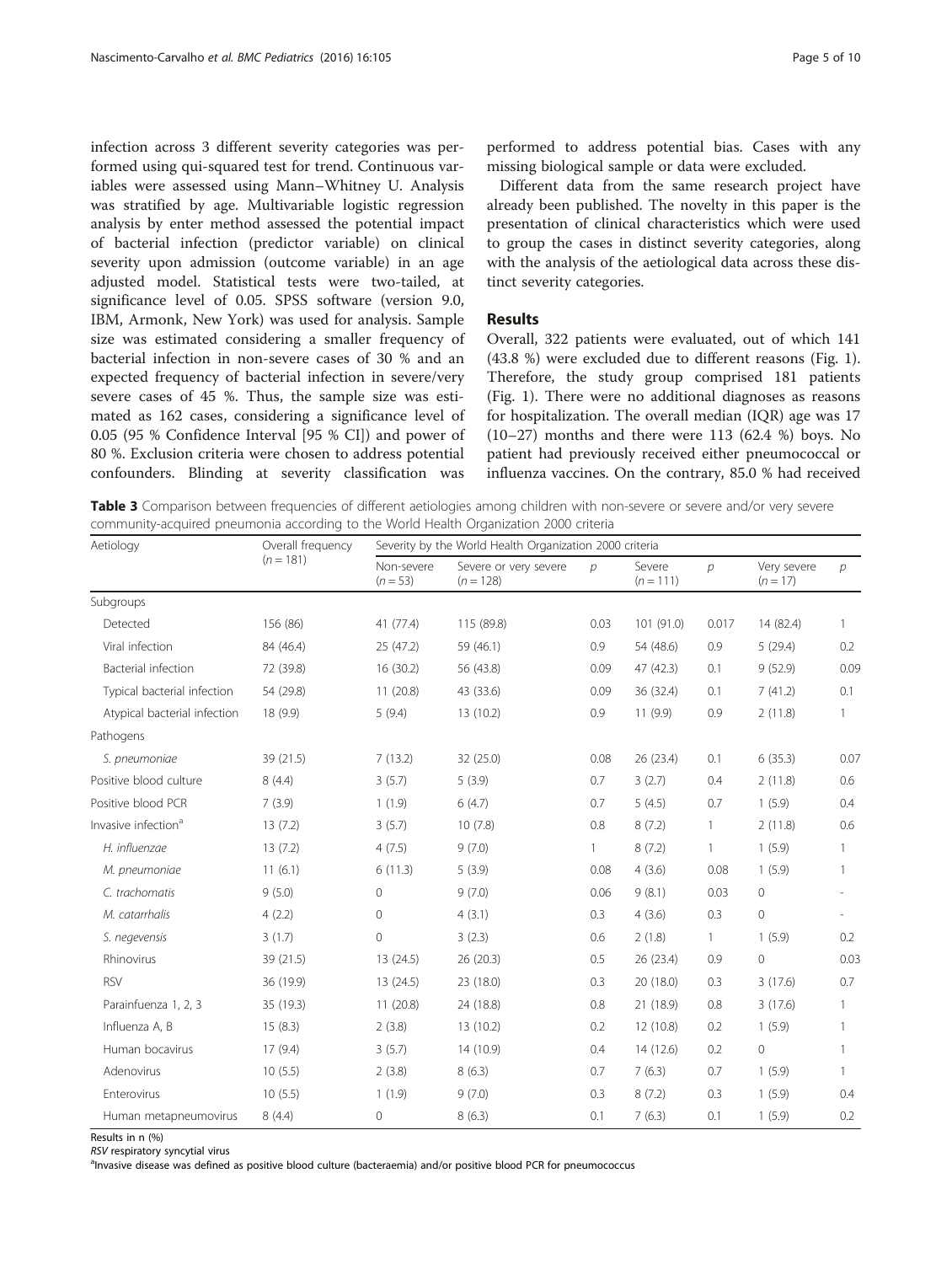<span id="page-5-0"></span>H. influenzae type b vaccine according to information retrieved from their vaccination cards. Cough (98.9 %), fever (96.7 %), and difficulty breathing (86.1 %) were the most frequent complaints. Antibiotic use in the previous 72 h (21.3 %) and asthma (23.9 %) were reported.

The patients were classified as non-severe  $(n = 53)$ ; 29.3 %), severe  $(n = 111; 61.3$  %), or very severe  $(n = 17;$ 9.4 %) CAP (Fig. [1\)](#page-2-0) in accordance with the WHO severity criteria available in the 2000 decade. Table [1](#page-3-0) shows demographic and clinical characteristics of patients in each severity subgroup. Children with non-severe CAP were older than those with severe or severe plus very severe CAP. No significant differences were found among distinct severity subgroups in regard to duration of illness prior to hospitalization. Likewise, no difference was found when the frequency of asthma was compared between children with non-severe or severe plus very severe CAP (23.1 % *vs.* 24.2 %,  $p = 0.9$ ), as well as when the frequency of antibiotic use in the previous 72 h was compared (13.7 % *vs.* 24.4 %,  $p = 0.1$ ).

Overall, 156 (86.2 %) patients had detected aetiology. Viral infection ( $n = 84$ ; 46.4 %), bacterial infection ( $n =$ 26; 14.4 %) and mixed viral-bacterial infection  $(n = 46;$ 25.4 %) were identified. Table [2](#page-3-0) depicts the overall frequency of the found aetiological agents along with the frequency of the positive laboratory tests. No significant difference was found in the frequency of detected aetiology when children who did or did not receive antibiotic in the 72 h prior to hospital admission were compared (86.8 % *vs.* 86.4 %,  $p = 0.9$ ). Table [3](#page-4-0) presents the comparison of different aetiologies among patients across distinct severity subgroups according to the WHO severity criteria in the 2000 decade. Aetiology was more likely to be determined in severe or very severe cases (89.8 %) compared to non-severe cases (77.4 %;  $p = 0.03$ ). C. trachomatis infection was more frequent among severe (8.1 %) than nonsevere (0 %) cases ( $p = 0.03$ ). Rhinovirus was significantly uncommon ( $p = 0.03$ ) among very severe cases (0 %) whereas 24.5 % of non-severe cases had rhinovirus found. Human metapneumovirus was detected only among severe (6.3 %) and very severe (5.9 %) patients. Pneumococcal infection increased across "non-severe" (13.2 %), "severe"  $(23.4 \%)$ , and "very severe"  $(35.3 \%)$  cases  $(qui$ squared test for trend  $p = 0.04$ ). The frequency of bacterial and typical bacterial infection showed the same trend, being the statistical result borderline ( $p = 0.06$ ). Infection by C. pneumoniae or S. aureus was not detected. Table 4 compares the frequency of the different aetiologies among patients across dinstict severity subgroups according to the WHO severity criteria published in the year 2013. In such analysis, rhinovirus was also significantly uncommon among severe cases in comparison with non-severe ones  $(0 \% vs.$ 23.8 %;  $p = 0.03$ )

| Aetiology                             | Severity by the World Health Organization<br>2013 criteria |                      |      |  |
|---------------------------------------|------------------------------------------------------------|----------------------|------|--|
|                                       | Non-severe<br>$(n = 164)$                                  | Severe<br>$(n = 17)$ | р    |  |
| Subgroups                             |                                                            |                      |      |  |
| Detected                              | 142 (86.6)                                                 | 14 (82.4)            | 0.7  |  |
| Viral infection                       | 79 (48.2)                                                  | 5(29.4)              | 0.1  |  |
| Bacterial infection                   | 63 (38.4)                                                  | 9(52.9)              | 0.2  |  |
| Typical bacterial infection           | 47 (28.7)                                                  | 7(41.2)              | 0.3  |  |
| Atypical bacterial infection 16 (9.8) |                                                            | 2(11.8)              | 0.7  |  |
| Pathogens                             |                                                            |                      |      |  |
| S. pneumoniae                         | 33 (20.1)                                                  | 6(35.3)              | 0.2  |  |
| Positive blood culture                | 6(3.7)                                                     | 2(11.8)              | 0.2  |  |
| Positive blood PCR                    | 6(3.7)                                                     | 1(5.9)               | 0.5  |  |
| Invasive infection <sup>a</sup>       | 11(6.7)                                                    | 2(11.8)              | 0.4  |  |
| H. influenzae                         | 12(7.3)                                                    | 1(5.9)               | 1.0  |  |
| M. pneumoniae                         | 10(6.1)                                                    | 1(5.9)               | 1.0  |  |
| C. trachomatis                        | 9(5.5)                                                     |                      | 1.0  |  |
| M. catarrhalis                        | 4(2.4)                                                     |                      | 1.0  |  |
| S. negevensis                         | 2(1.2)                                                     | 1(5.9)               | 0.3  |  |
| Rhinovirus                            | 39 (23.8)                                                  |                      | 0.03 |  |
| <b>RSV</b>                            | 33 (20.1)                                                  | 3(17.6)              | 1.0  |  |
| Parainfuenza 1, 2, 3                  | 32 (19.5)                                                  | 3(17.6)              | 1.0  |  |
| Influenza A, B                        | 14(8.5)                                                    | 1(5.9)               | 1.0  |  |
| Human bocavirus                       | 17(10.4)                                                   |                      | 0.4  |  |
| Adenovirus                            | 9(5.5)                                                     | 1(5.9)               | 1.0  |  |
| Enterovirus                           | 9(5.5)                                                     | 1(5.9)               | 1.0  |  |
| Human metapneumovirus                 | 7(4.3)                                                     | 1(5.9)               | 0.6  |  |

Table 4 Comparison between frequencies of different aetiologies among children with non-severe or severe and/or very severe community-acquired pneumonia according to the World Health Organization 2013 criteria

Results in n (%)

RSV respiratory syncytial virus

<sup>a</sup>Invasive disease was defined as positive blood culture (bacteraemia) and/or positive blood PCR for pneumococcus

Because of the difference in age distribution in regard to different severity subgroups, we analysed age in regard to detected aetiology, pneumococcal, C. trachomatis, rhinovirus, or human metapneumovirus infection (Table [5](#page-6-0)). Age distribution was only different when children infected with human metapneumovirus were analysed: they were younger than those without it ( $p = 0.046$ ).

Among children with detected aetiology, by grouping cases with sole bacterial infection together with cases with mixed viral-bacterial infection in a subgroup labeled bacterial infection, in multivariable analysis controlled for age, bacterial infection did not affect severity upon admission, using the WHO severity criteria availabe either in the 2000 decade or in 2013 (Table [6](#page-6-0)).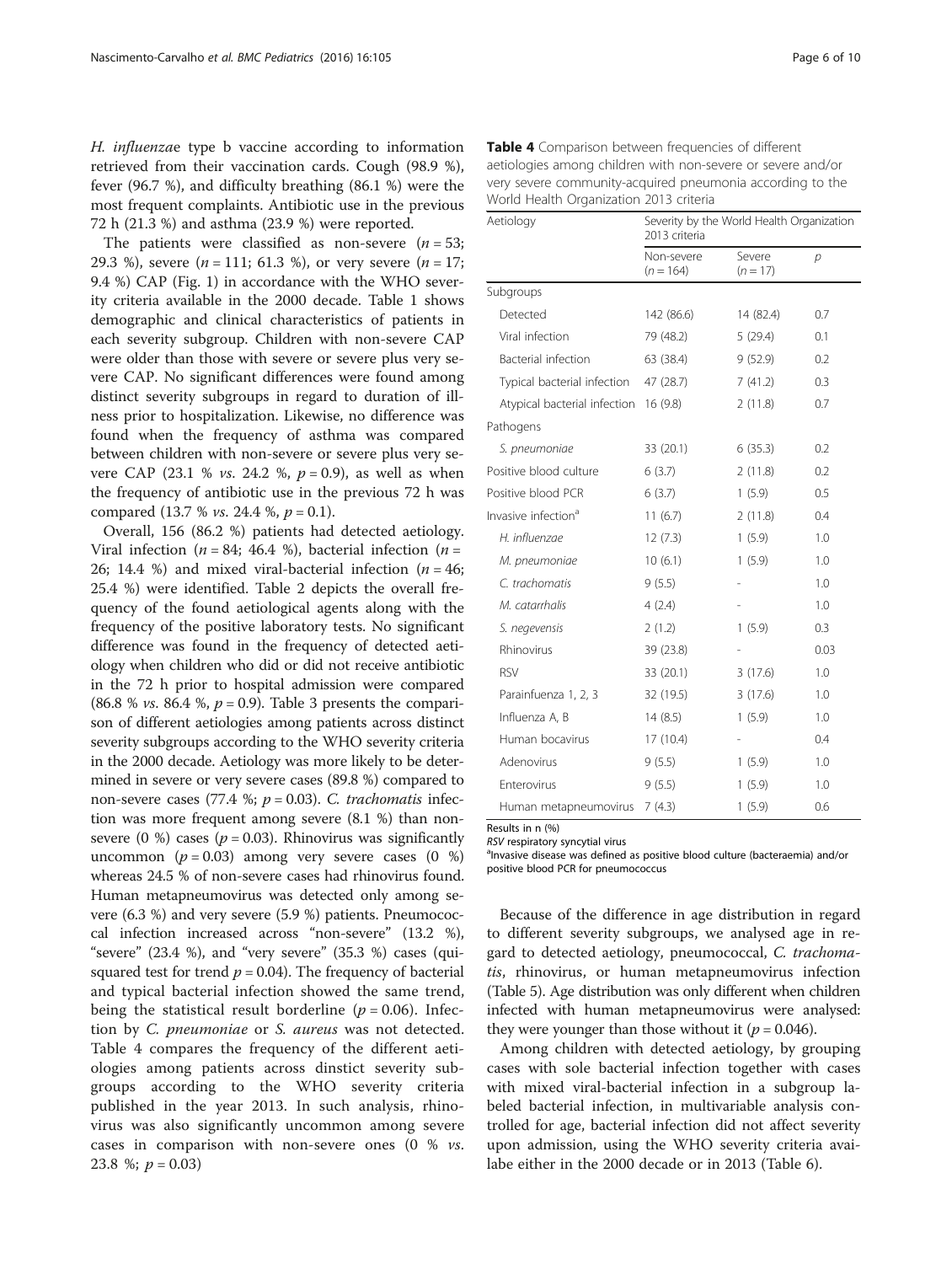<span id="page-6-0"></span>Table 5 Comparison of age among children with or without specific aetiology

| Characteristics                 | Compared subgroups |                | р    |
|---------------------------------|--------------------|----------------|------|
| Detected aetiology              | Yes $(n = 156)$    | No $(n = 25)$  |      |
| Age (months) <sup>a</sup>       | $17(10-27)$        | $19(11-30)$    | 0.5  |
| Pneumococcal infection          | Yes $(n = 39)$     | No $(n = 142)$ |      |
| Age (months) <sup>a</sup>       | $21(11-31)$        | $17(10-27)$    | 0.8  |
| C. trachomatis                  | Yes $(n=9)$        | No $(n = 172)$ |      |
| Age (months) <sup>d</sup>       | $15(4-23)$         | $21(10-28)$    | 0.2  |
| Rhinovirus infection            | Yes $(n = 39)$     | No $(n = 142)$ |      |
| Age (months) <sup>a</sup>       | $17(9-34)$         | $18(11-27)$    | 0.7  |
| Human metapneumovirus infection | Yes $(n=8)$        | No $(n = 173)$ |      |
| Age (months) <sup>a</sup>       | $10(5-18)$         | $18(11-28)$    | 0046 |

<sup>a</sup>Median (interquartile range)

Out of 156 patients with established aetiology, 91 (58.3 %) had infection caused by one pathogen and 65 (41.7 %) had infection caused by two or more pathogens. In the former group, 25 (27.5 %) cases had bacterial infection and 66 (72.5 %) had viral infection. Conversely, in the latter group, 46 (70.8 %) had viral-bacterial infection, 18 (27.7 %) had viral-viral infection, and 1 (1.5 %) had bacterial-bacterial infection. Severe or very severe CAP was detected among 67 (73.6 %) patients with single infection, and among 48 (73.8 %) patients with coinfections ( $p = 1$ ). Among patients with detected aetiology, after excluding cases with co-infection, the frequency of sole bacterial infection was different among children with non-severe (12.5 %), severe (29.3 %) or very severe (55.6 %) CAP cases  $(p = 0.04)$  (Table [7](#page-7-0)). Furthermore, by considering only the 91 cases with aetiology detected and without co-infection, sole bacterial infection was directly and independently associated with severity when the patients were grouped according to the WHO severity criteria available in the 2000 decade (Table [8\)](#page-7-0). In this latter analysis, children with sole bacterial infection were compared with children with sole viral infection. The identified aetiological agents in the 25 cases with sole bacterial infection were *S. pneumoniae*  $(n = 12)$ , *H. influenzae*  $(n = 4)$ , M. pneumoniae  $(n = 4)$ , M. catarrhalis  $(n = 2)$ , C. trachomatis ( $n = 2$ ), and *S. negevensis* ( $n = 1$ ).

Cases with incomplete specimen collection (Fig. [1](#page-2-0)) were at random. In order to address systematic bias, the whole analysis was repeated with the inclusion of these cases and the results were the same (Additional file [1](#page-8-0)).

## **Discussion**

This study showed that respiratory viral infections were detected in a reasonable proportion of cases in each severity subgroup. The frequencies of these infections did not differ across the distinct severity categories. Notably, one third to half of the cases classified as severe CAP had respiratory viral infections (Tables [3](#page-4-0) and [4\)](#page-5-0). Human metapneumovirus was the only viral pathogen exclusively found in the severe or very severe categories (Table [3\)](#page-4-0). However, the difference was not significant. Pneumococcal infection increased across "non-severe", "severe", and "very severe" cases (Table [3\)](#page-4-0). Only after excluding co-infections, sole bacterial infection was significantly more frequent among children with severe or very severe CAP (Table [8\)](#page-7-0). No difference was found in the frequency of invasive typical bacterial infection (Tables [3](#page-4-0) and [4\)](#page-5-0).

Viral CAP has been recognized as a frequent entity among children, with an estimated occurrence of 100 million cases annually of which one third presents viralbacterial co-infection [\[20](#page-9-0)]. Molecular diagnostics have played a fundamental role in obtaining these findings [[21\]](#page-9-0). Indeed, viruses currently account for the largest proportion of CAP in preschool children in both developed and developing countries [[22\]](#page-9-0). However, the pathogenesis and clinical impact of viral lung infection is not well understood [[23\]](#page-9-0). Interestingly, herein, human metapneumovirus infection was only identified among severe or very severe cases. Human metapneumovirus has been identified as a single pathogen in childhood

Table 6 Multivariable logistic regression analysis of bacterial infection and age (predictors) and severity (outcome) upon admission of hospitalized children with community-acquired pneumonia

| Predictors                                              | Severity by the World Health Organization 2000 criteria |                                     | unadjOR $(95%$ CI) | р    | adjustOR (95 % CI) | D    |
|---------------------------------------------------------|---------------------------------------------------------|-------------------------------------|--------------------|------|--------------------|------|
|                                                         | Non-severe $(n = 53)$                                   | Severe or very severe ( $n = 128$ ) |                    |      |                    |      |
| Bacterial infection <sup>a</sup>                        | 16(30.2)                                                | 56 (43.8)                           | $1.5(0.7-3.1)$     | 0.3  | $1.7(0.8-3.5)$     | 0.2  |
| Age (months) <sup>b</sup>                               | $23(13-35)$                                             | $16(9-26)$                          | $0.8(0.6 - 0.99)$  | 0.04 | $0.7(0.5-1.0)$     | 0.07 |
| Severity by the World Health Organization 2013 criteria |                                                         |                                     |                    |      |                    |      |
|                                                         | Non-severe $(n = 164)$                                  | Severe $(n = 17)$                   |                    |      |                    |      |
| Bacterial infection <sup>a</sup>                        | 63 (38.4)                                               | 9(52.9)                             | $2.3(0.7 - 7.1)$   | 0.2  | $2.3(0.7 - 7.3)$   | 0.2  |
| Age (months) <sup>b</sup>                               | $17(10-27)$                                             | $18(13 - 24)$                       | $1.0(0.6-1.6)$     | 1.0  | $0.9(0.6-1.6)$     | 0.8  |

<sup>a</sup>Results in n (%)

<sup>b</sup>Median (interquartile range)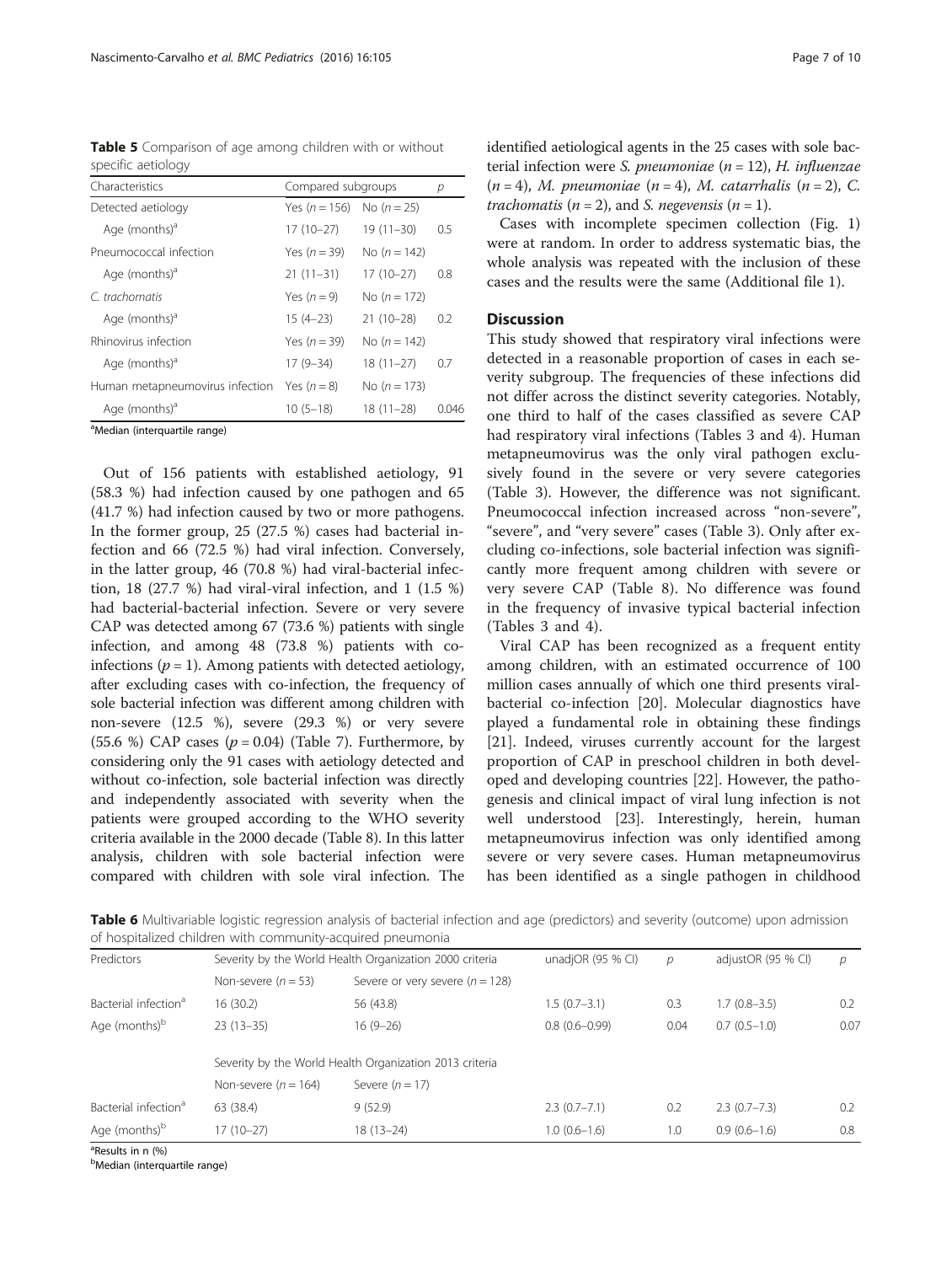<span id="page-7-0"></span>Table 7 Comparison between frequencies of sole bacterial and sole viral infection among 91 children hospitalized with community-acquired pneumonia and detected aetiology, after excluding cases with co-infection

| Aetiology                         | Severity by the World Health Organization 2000<br>criteria |                      |                          |  |  |
|-----------------------------------|------------------------------------------------------------|----------------------|--------------------------|--|--|
|                                   | Non-severe<br>$(n = 24)$                                   | Severe<br>$(n = 58)$ | Very severe<br>$(n = 9)$ |  |  |
| Sole bacterial infection 3 (12.5) |                                                            | 17(29.3)             | 5(55.6)                  |  |  |
| Sole viral infection              | 21 (87.5)                                                  | 41 (70.7)            | 4(44.4)                  |  |  |

Results in n (%)

 $p = 0.04$  for the frequency of sole bacterial infection across three distinct severity categories among patients with sole aetiological agent infection

CAP [\[24](#page-9-0)] and it was found more frequently among children with alveolar CAP than in controls [\[25\]](#page-9-0). Disease caused by human metapneumovirus may be severe enough to require hospitalization or even admission to a paediatric intensive care unit [\[26\]](#page-9-0). Our results support the importance of viral respiratory pathogens contributing to CAP severity.

Noteworthily, pneumococcal infection frequency increased across "non-severe", "severe", and "very severe" cases. Additionally, after excluding the cases with coinfection, sole bacterial infection was independently associated with severity (Table 8), that is, sole bacterial infection is associated with severe CAP when compared with sole viral infection. This finding suggests that bacteria may be more aggressive than viruses when there is one sole pathogen related to the CAP illness. These results are in accordance with the classical association between clinical severity and bacterial infection [\[4](#page-9-0)]. A recent systematic and meta-analysis reported an estimated increase in the rate of bacterial infection among severe cases in relation to patients with non-severe CAP. This rate was found to be even more important in the subgroup of the children who eventually die of the disease [\[27](#page-9-0)]. Nonetheless, no differences were found in the frequency of invasive bacterial disease (Tables [3](#page-4-0) and [4](#page-5-0)). Figures from studies conducted among adults have

shown that pneumococcal bacteraemia increases the risk of mortality and extra-pulmonary involvement in patients with pneumococcal CAP which was attributable to their older age and higher frequency of underlying medical conditions [\[28\]](#page-9-0). Host factors related to severity of disease have been recognized as confounders of the association between pneumococcal bacteraemia (invasive disease) and poor outcomes [[29\]](#page-9-0). Herein, we excluded children with possible confounders for opportunistic infections and with co-morbidities.

Aetiology was more likely to be determined in severe or very severe cases (Table [3\)](#page-4-0). Despite using an expanded range of diagnostic tests to search for each pathogen by different tools, aetiology was not detected in all cases. This finding may be attributable to unrecognized aetiological agents, or limitation of the employed methods, or both. Patients diagnosed as either severe or very severe cases were younger than those non-severe patients (Table [1](#page-3-0)). During the first three years of life whilst the immune system is maturing, particularly the production of IgG, the host is more vulnerable to infections [\[30](#page-9-0)]. Moreover, the first two years are often regarded as the most vulnerable period, especially for infections due to capsulated bacteria as pneumococcus and capsulated H. influenzae.

Our results must be viewed with caution. A higher number of cases would provide more precise results for comparing each pathogen's frequencies. That is, low statistical power due to relatively small sample size is the main limitation of this study. Although a wide range of tests to investigate a big number of aetiological agents was performed, it was difficult to assign causality even if aetiology was known, especially when there were co-detections. Aetiology was established as probable because lung tissue was not studied, for ethical reasons. However, different techniques were used, sometimes searching for the same pathogen to strengthen each result. Besides searching for the pathogen (by blood culture or PCR or antigen detection) we also searched for the host's

Table 8 Multivariable logistic regression analysis of bacterial infection and age (predictors) and severity (outcome) upon admission of hospitalized children with community-acquired pneumonia with documented infection by only one pathogen

| Predictors                       |                       | Severity by the World Health Organization 2000 criteria | unadjOR (95 % CI) | р    | adjustOR (95 % CI) | р    |
|----------------------------------|-----------------------|---------------------------------------------------------|-------------------|------|--------------------|------|
|                                  | Non-severe $(n = 24)$ | Severe or very severe $(n = 67)$                        |                   |      |                    |      |
| Bacterial infection <sup>a</sup> | 3(12.5)               | 22 (32.8)                                               | $3.4(0.9-12.7)$   | 0.07 | $4.4(1.1-17.6)$    | 0.04 |
| Age (months) <sup>b</sup>        | $19(12 - 35)$         | $17(7-26)$                                              | $0.8(0.6-1.2)$    | 0.3  | $0.7(0.5-1.1)$     | 0.1  |
|                                  |                       | Severity by the World Health Organization 2013 criteria |                   |      |                    |      |
|                                  | Non-severe $(n = 82)$ | Severe $(n = 9)$                                        |                   |      |                    |      |
| Bacterial infection <sup>a</sup> | 20(24.4)              | 5(55.6)                                                 | $3.9(0.9 - 15.8)$ | 0.06 | $3.8(0.9 - 16.0)$  | 0.07 |
| Age (months) <sup>b</sup>        | $18(10-26)$           | $19(14-31)$                                             | $1.2(0.7-2.1)$    | 0.5  | $1.1(0.6-1.9)$     | 0.9  |

<sup>a</sup>Results in n (%)

<sup>b</sup>Median (interquartile range)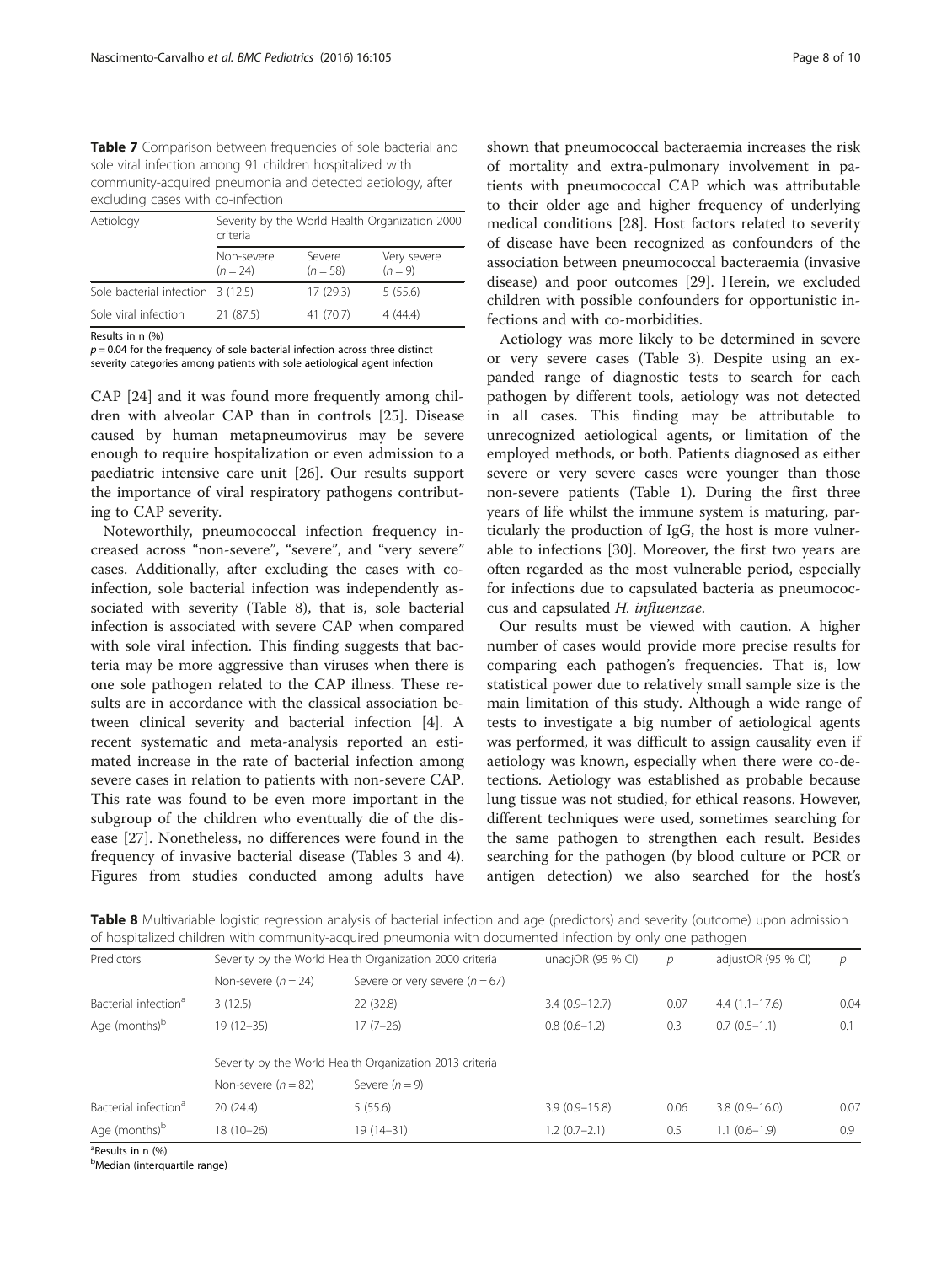<span id="page-8-0"></span>response to the presence of the pathogen. Pneumococcal aetiology was assessed by blood culture, paired pneumococcal antibodies titres and buffy-coat PCR. This approach is better than culturing or performing PCR of respiratory samples as S. pneumoniae commonly colonizes children's nasopharynx [[31](#page-9-0)]. Antibody increase in paired serum samples due to acquisition of a new pneumococcal colonizing strain has been described to occur in <1 % to 3 % of the healthy children [[32\]](#page-9-0). However, the final roles of pneumococcal serology and buffycoat PCR are still open for discussion. The roles of noncapsulated H. influenzae, M. catarrhalis, and S. negevensis are less clear in the aetiology of childhood CAP. Likewise, serological diagnoses of Mycoplasma and Chlamydia infections are difficult. This approach may be acceptable, as no better approaches are currently available, particularly because Mycoplasma strains found in the upper respiratory samples can be detected by PCR without any relation to the current illness [\[33](#page-9-0)]. Additionally, the lack of pneumococcal and influenza vaccines resulted in difficulty to extend our findings to regions with high vaccine coverage. As such, in these regions, it is expected that the role of respiratory viruses is even more remarkable among children hospitalized with CAP, whilst pneumococcal infection is supposedly less frequent. In a recent study on CAP among 2,222 U.S. hospitalized children, viral (66 %), bacterial (8 %), or viral-bacterial (7 %) infections were reported [\[34](#page-9-0)]. However, the relative positivity rates between nonpneumococcal and non-influenza pathogens reported herein are still of interest. Additionally, it is important to note that severity was assessed on the basis of clinical findings present upon admission and not inferred from the evolution of the patients, as well as, severity was measured by using standardized protocols by a blinded investigator.

The WHO changed the severity CAP criteria in 2013 in order to make feasible the treatment at home of cases previously labeled as severe [\[19](#page-9-0)]. Several differences in the aetiologies frequencies were found when we used the WHO severity criteria available in the 2000 decade [\[18](#page-9-0)], but not all these differences were found when we used the WHO severity criteria published in 2013 [[19](#page-9-0)] (Tables [3](#page-4-0), [4](#page-5-0) and [8](#page-7-0)). This finding raises the question about possible true differences among the subgroups formed by using the 2000 WHO severity criteria, as WHO changed these criteria to facilitate treatment logistic.

### Conclusions

Respiratory viral infections were detected in a reasonable proportion of cases in each severity subgroup. A high proportion of patients with viral detections supports the need for more antiviral medicines and vaccines. Bacterial infection, particularly pneumococcal infection, was more likely among severe/very severe cases. This finding supports the use of empiric antibiotics to treat these patients, as it has been done in clinical practice.

## Additional file

[Additional file 1:](dx.doi.org/10.1186/s12887-016-0645-3) Dataset of children hospitalized with community-acquired pneumonia in distinct severity categories with aetiology results. Demographic, clinical, and aetiology data on children hospitalized with community-acquired pneumonia. (XLS 219 kb)

#### **Abbreviations**

95 % CI, 95 % confidence interval; CAP, community-acquired pneumonia; ELISA, enzyme immune assay; IQR, interquartile range; MIF, microimmunofluorescence; NPA, nasopharyngeal aspirate; PCR, polymerase chain reaction; RSV, respiratory syncytial virus; WHO, World Health Organization.

## Acknowledgements

Not applicable.

#### Funding

This study was supported by the Bahia State Agency for Research Funding (FAPESB) [grant number 52/2004] and the Brazilian Council for Scientific and Technological Development (CNPq) [grant number 303551/2011-9]. CMN-C is an investigator at CNPq. The funding agencies had no role in the design of the study and collection, analysis and interpretation of data and in writing the manuscript.

#### Availability of data and materials

The dataset on which the conclusions of this manuscript rely is available as the Additional file 1 of this manuscript.

#### Authors' contributions

CMN-C designed the study and conducted the collection of data. OR contributed to the study design, data analysis and interpretation. ACN-C analysed the data and drafted the manuscript. CMN-C and OR proofread the manuscript. All authors read and approved the final manuscript.

#### Authors' information

Not applicable.

#### Competing interests

The authors declare that they have no competing interests.

#### Consent for publication

Not applicable.

#### Ethics approval and consent to participate

This study was conducted in accordance with The Code of the World Medical Association for experiments involving humans. It was approved by the Ethics Committee of the Federal University of Bahia and written informed consent was obtained before recruitment.

#### Author details

<sup>1</sup>Bahiana School of Medicine, Bahiana Foundation for Science Development Salvador, Bahia, Brazil. <sup>2</sup>Department of Paediatrics, Turku University and University Hospital, Turku, Finland. <sup>3</sup>Department of Paediatrics, Federal University of Bahia School of Medicine, Salvador, Bahia, Brazil.

## Received: 6 February 2016 Accepted: 15 July 2016 Published online: 22 July 2016

#### References

- 1. Walker CL, Rudan I, Liu L, Nair H, Theodoratou E, Bhutta ZA, et al. Global burden of childhood pneumonia and diarrhoea. Lancet. 2013;381:1405–16.
- 2. Shann F. Etiology of severe pneumonia in children in developing countries. Pediatr Infect Dis. 1986;5:247–52.